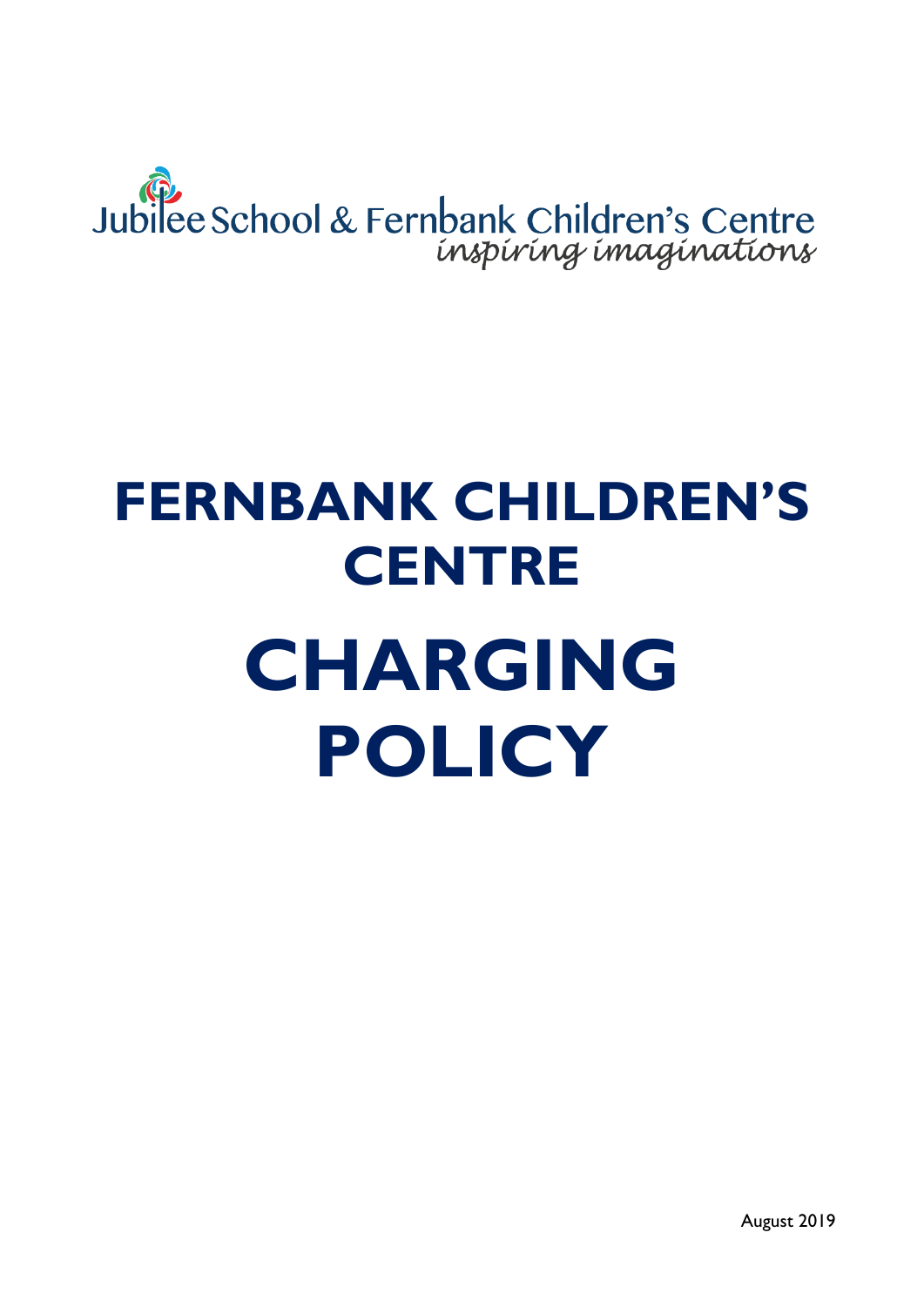#### **INTRODUCTION**

This policy details procedures agreed by the Governing Body and Head Teacher of Jubilee Primary School and Fernbank Children's Centre.

The management of Jubilee Primary School and Fernbank Children's Centre understand that the cost of registered childcare may seem expensive to parents/carers. Nevertheless, providing a high quality, safe and inspiring service for children entails substantial funding to ensure the continued high standards and sustainability of the Centre. Therefore we require all parents/carers to adhere to these procedures at all times.

#### **AIM**

- To provide clear information on fee payment.
- To construct a framework for dealing with non-payment in a rapid and unbiased manner.

#### **DEPOSIT**

A minimum deposit, the equivalent to Two weeks' fee or part time equivalent must be paid on admission. This will be refunded when your child leaves Fernbank if four weeks' written notice has been given and your account is in credit.

#### **FEES**

The Governing Body of Jubilee Primary School and Fernbank Children's Centre has a duty to ensure that all fees are paid to the centre.

You must pay the fees as specified in the **Admission Contract**. Fees are payable in advance either monthly or weekly. This applies to all payment methods, including Childcare Vouchers. Fees are calculated for 48 weeks.

The first week of the placement represent a settling in period when your child may not attend for full days, (please refer to the Settling In Policy). Payment in full must be paid for the 2nd week. A strict "**no arrears"** policy is applied at Fernbank Children's Centre. Failure to adhere to this will result in suspension of the place after one week of nonpayment and withdrawal of the place after two weeks of nonpayment.

The normal daily charge is applied for absence due to sickness or holiday. The Children's Centre will not charge for inset days (currently 3 per year) and any additional unplanned closures.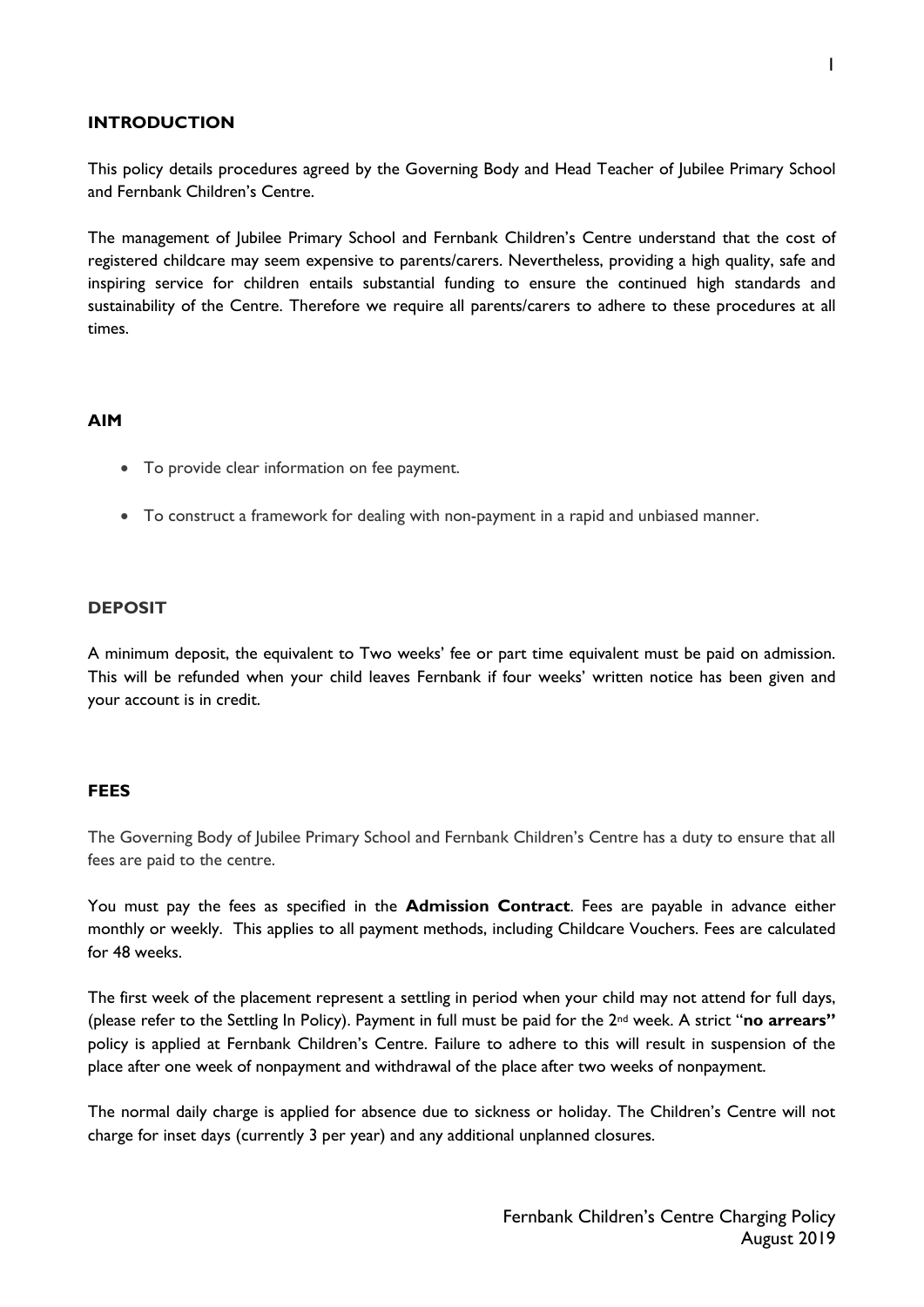Six monthly reviews of salary and proof of address will be held for parents/carers in Fee Bands 1, 2, 3 and 4. Families who are not Hackney residents will be charged a minimum Band 3 rate, irrespective of income.

A minimum of 4 weeks' written notice is required if you decide to withdraw your child from the Children's Centre. Fees are payable even if your child does not attend during this period.

Please remember that you enter into a contract with Fernbank when your child starts. Your agreement to our terms and conditions is legally binding.

#### **ACCOUNTS STATEMENT**

You will be issued a full accounts statement at the end of every month. However, if you require a statement other than the times specified please contact Laura Collins in the office.

#### **NON-PAYMENT OF FEES**

Fees are due to be paid in advance, as stated in your contract and in this policy.

After one week of non-payment or late payment, you will receive a written letter of a possible suspension if fees cannot be paid by the deadline set out in your letter. Fees will still be applicable during the time the nursery suspends the place.

Two weeks of non-payment will result in withdrawal of the childcare place; your child/ren will not be permitted to come into the nursery until the fees are paid in full. - If the fees are not paid in full after four weeks, the nursery will terminate the contract and send a letter to confirm this.

The person with parental responsibility will be pursued for nonpayment of fees and debts outstanding to the Children's Centre by the Centre itself. The Children's Centre will exercise its right to prosecute the debtor for non-payment after all reasonable methods have been exhausted.

If you have been discharged or left owing fees within any of the Learning Trust Children's Centre's you will be unable to obtain a further day care place within any other Children's Centre as this information will be shared across agencies. Should a day care place be obtained and information has come to light that you have previously left an outstanding debt at another Children's Centre, this matter will be legally pursued and your current day care place is likely to be withdrawn.

In case of overdue fees or overdue late fee charge the Children's Centre is entitled to charge interest and compensation at rates prevailing from time to time under the *Late Payment of Commercial Debts (Interest) Act 1998* on any sum, as well as before or any time after the judgment not paid by the person with parental responsibility by the due date. The Children's Centre is entitled to charge the person with parental responsibility all and any reasonable cost incurred by the Children's Centre, whether administrative, collection or legal, in recovering or attempting to recover, any payment due, by 1st of the month. In respect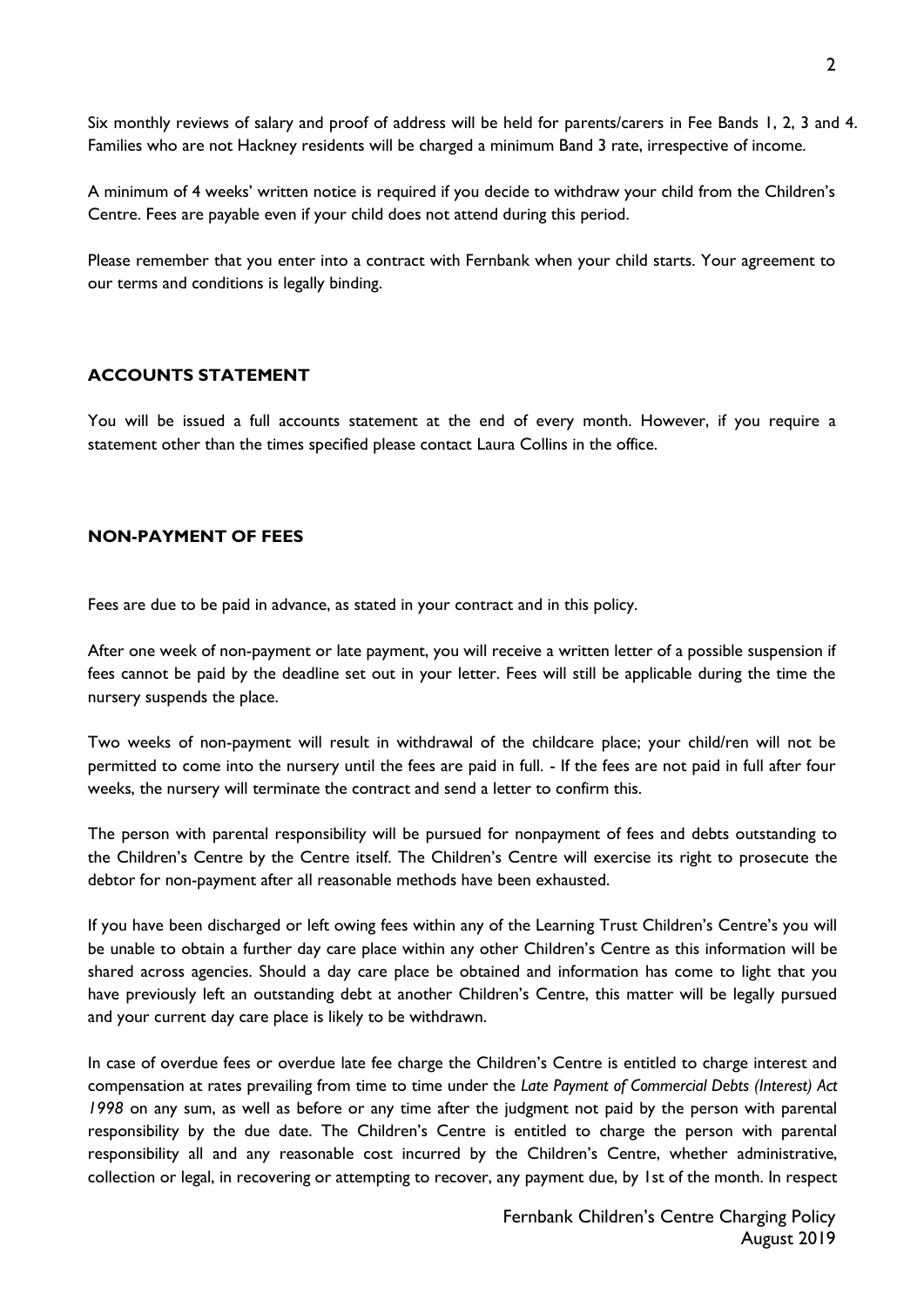of collection costs it is agreed by Hackney Learning Trust Legal Team that the 10% of sum outstanding shall constitute a month. It is also agreed that this is the agreed liquidated damages in respect of collection costs.

#### **OUTINGS AND OTHER ACTIVITIES**

We believe that the curriculum is enriched by educational visits and other activities such as visiting drama groups or storytellers and these come with a cost to the Children's Centre. To cover the costs the Head of Centre and governing body of Jubilee Primary School ask for parental contribution towards these extra activities. Wherever possible, we will aim to organise trips that are free of charge. However, where charges do apply we will ask for a contribution from families towards covering the cost. In these circumstances no child will be prevented from participating because his/her parents cannot or will not make a contribution. If insufficient funds are available it may be necessary to curtail or cancel activities.

All parents sign a permission slip when their child is admitted to Fernbank Children's Centre agreeing to allow their child to leave the premises and go on outings as part of the curriculum. Trips further than Fernbank's locality will always be preceded with a specific consent form with full details of the trip

#### **I confirm that I have read and understood this Charging Policy.**

| Child's Name:                  |  |
|--------------------------------|--|
| Parent / Guardian's Name:      |  |
| Parent / Guardian's Signature: |  |

Date: \_\_\_\_\_\_\_\_\_\_\_\_\_\_\_\_\_\_\_\_\_\_\_\_\_\_\_\_\_\_\_\_\_\_\_\_\_\_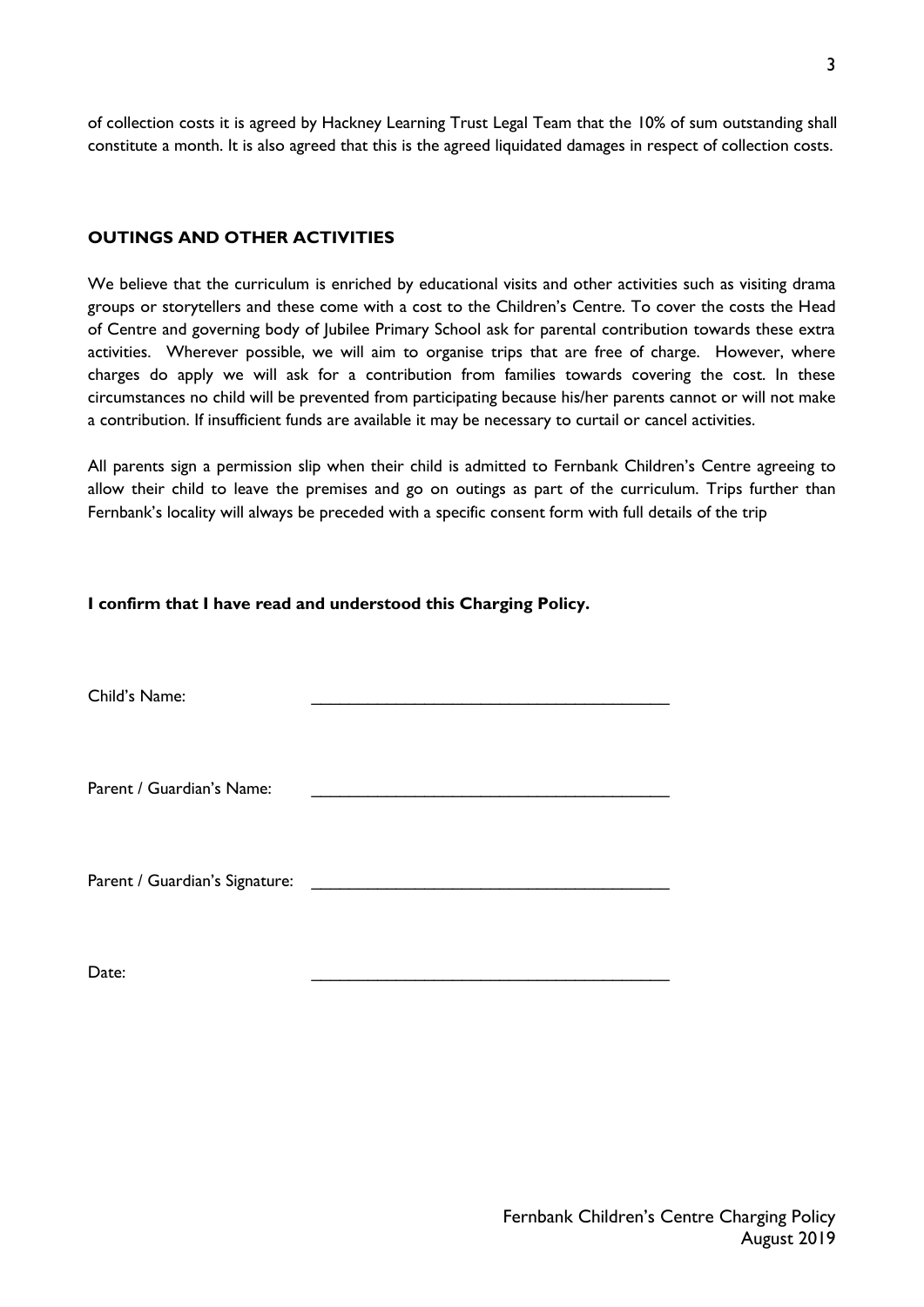### Hackney Children's Centre Nursery Fees from 1st September 2019

#### Band 1: Household income under £34,000 per annum

(Hackney residents)

| Child age                               | <b>Full day care</b> | <b>Part time care</b> | <b>Sessional care</b> |  |
|-----------------------------------------|----------------------|-----------------------|-----------------------|--|
|                                         | Fees per week        | Fees per day          | Fees per half day     |  |
| $0 - 2$                                 | £195.00              | £43.00                | £21.50                |  |
| 2-3 full fee                            | £187.00              | £41.00                | £20.50                |  |
| 2 (with free 15 hours)<br>entitlement)  | £140.00              | £28.50                | £14.50                |  |
| 3-5 full fee                            | £184.00              | £40.50                | £20.00                |  |
| 3-5 (with free 15 hours<br>entitlement) | £140.00              |                       | ٠                     |  |
| 3-5 (with free 30 hours<br>entitlement) | £96.50               | **                    | **                    |  |

#### Band 2: Household income over £34,000 to £55,000 per annum

(Hackney residents)

| <b>Child age</b>                        | <b>Full day care</b> | <b>Part time care</b> | <b>Sessional care</b> |  |
|-----------------------------------------|----------------------|-----------------------|-----------------------|--|
|                                         | Fees per week        | Fees per day          | Fees per half day     |  |
| $0 - 2$                                 | £225.00              | £50.00                | £25.00                |  |
| 2-3 full fee                            | £219.00              | £48.50                | £24.50                |  |
| 3-5 full fee                            | £215.00              | £47.50                | £23.50                |  |
| 3-5 (with Free 15 Hours<br>Entitlement) | £163.50              |                       | ٠                     |  |
| 3-5 (with Free 30 Hours<br>Entitlement) | £112.50              | **                    | **                    |  |

#### Band 3: Household income over £55,000 to £70,000 per annum

(Includes out of borough places)

| <b>Child age</b>                        | <b>Full day care</b> | <b>Part time care</b> | <b>Sessional care</b> |  |
|-----------------------------------------|----------------------|-----------------------|-----------------------|--|
|                                         | Fees per week        | Fees per day          | Fees per half day     |  |
| $0 - 2$                                 | £254.50              | £55.50                | £28.00                |  |
| 2-3 full fee                            | £245.50              | £53.50                | £27.00                |  |
| 3-5 full fee                            | £240.50              | £52.50                | £26.50                |  |
| 3-5 (with Free 15 Hours<br>Entitlement) | £183.00              |                       | ۰                     |  |
| 3-5 (with Free 30 Hours<br>Entitlement) | £126.00              | **                    | **                    |  |